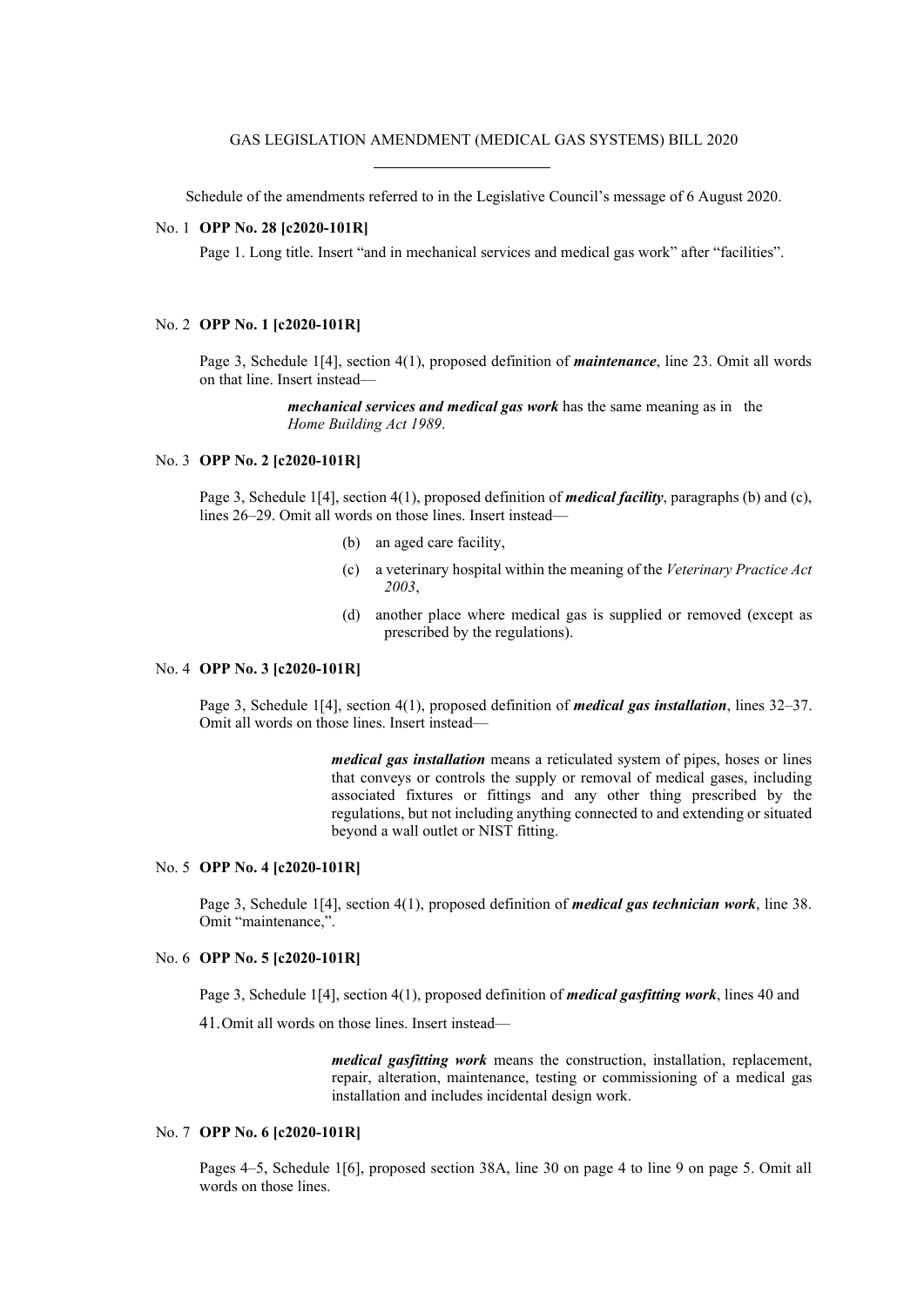### No. 8 **OPP No. 7 [c2020-101R]**

Page 5, Schedule 1[6], proposed section 38B(1), lines 11 and 12. Omit "or medical gas technician work". Insert instead ", medical gas technician work or mechanical services and medical gas work".

# No. 9 **OPP No. 8 [c2020-101R]**

Page 5, Schedule 1[6], proposed section 38B(1)(a), lines 13 and 14. Omit all words on those lines. Insert instead—

- (a) the relevant Australian standards or, if a particular Australian standard is prescribed by the regulations in relation to the work, that Australian standard,
- (a1) any relevant standards of the International Organization for Standardization that are prescribed by the regulations in relation to the work,

### No. 10**OPP No. 9 [c2020-101R]**

Page 5, Schedule 1[6], proposed section 38C(1), lines 37–41. Omit all words on those lines. Insert instead—

- (1) A person responsible for a medical gas installation at a place must, to the best of the person's ability and knowledge, ensure that the installation is, while it is connected to the source of the supply of medical gas, maintained in accordance with—
	- (a) the relevant Australian standards or, if a particular Australian standard is prescribed by the regulations in relation to the installation, that Australian standard, and
	- (b) any relevant standards of the International Organization for Standardization that are prescribed by the regulations in relation to the installation.

### No. 11**OPP No. 10 [c2020-101R]**

Page 6, Schedule 1[6], proposed section 38D(2), lines 17 and 18. Omit "take reasonable steps to make the installation safe". Insert instead "notify the person responsible for the installation (within the meaning of section 38C) of that fact".

### No. 12**OPP No. 11 [c2020-101R]**

Page 6, Schedule 1[6], proposed section 38E(1), line 22. Insert "or medical gas technician work" after "medical gasfitting work".

#### No. 13**OPP No. 12 [c2020-101R]**

Page 6, Schedule 1[6], proposed section 38E(1), lines 22 and 23. Omit ", within the period prescribed by the regulations,".

# No. 14**OPP No. 13 [c2020-101R]**

Page 6, Schedule 1[6], proposed section 38E(2), line 29. Insert ", medical gas technician work or mechanical services and medical gas work" after "medical gasfitting work".

# No. 15**OPP No. 14 [c2020-101R]**

Page 6, Schedule 1[6], proposed section 38E(2), lines 29 and 30. Omit ", within the period prescribed by the regulations,".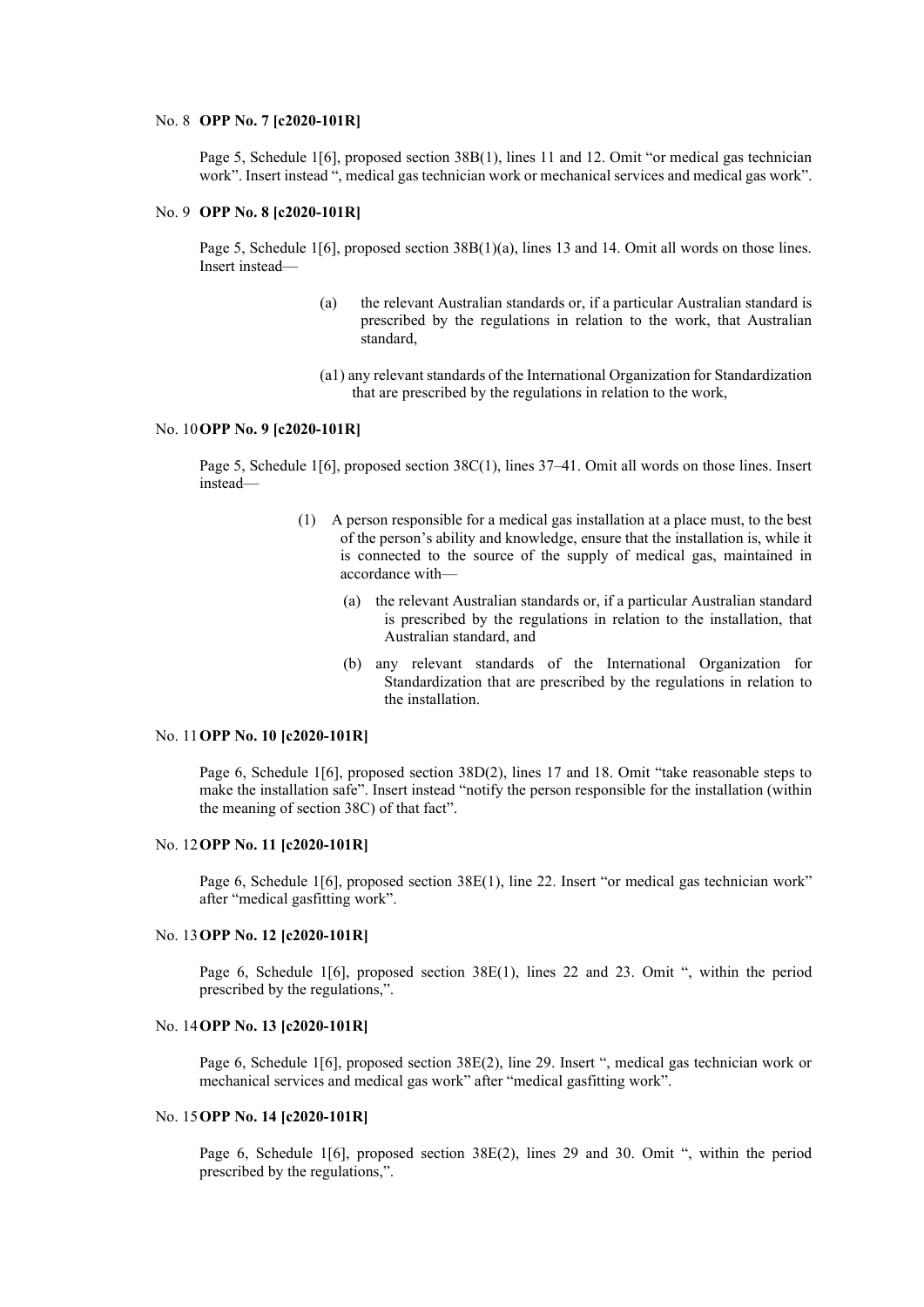### No. 16**OPP No. 15 [c2020-101R]**

Page 6, Schedule 1[6], proposed section 38E. Insert after line 34—

- (2A) Notice of a defective gas installation required to be given under this section must be given—
	- (a) in relation to notice referred to in subclause (1)—as soon as practicable after the defective gas installation is discovered, and
	- (b) in relation to notice referred to in subclause (2)— within 24 hours after the defective gas installation is discovered.

### No. 17**OPP No. 16 [c2020-101R]**

Page 6, Schedule 1[6], proposed section 38E(3), line 36. Insert ", medical gas technician work or mechanical services and medical gas work" after "medical gasfitting work".

#### No. 18**OPP No. 17 [c2020-101R]**

Page 6, Schedule 1[6], proposed section 38E(4), definition of "responsible person", line 40. Insert ", medical gas technician work or mechanical services and medical gas work" after "medical gasfitting work".

# No. 19**OPP No. 18 [c2020-101R]**

Page 7, Schedule 1[6], proposed section 38F(a), line 7. Insert "or mechanical services and medical gas work" after "medical gasfitting work".

# No. 20**OPP No. 19 [c2020-101R]**

Page 9, Schedule 1. Insert after line 21—

### **[17A] Section 75(3A)**

Insert after section 75(3)—

(3A) Despite subsection (3), the regulations cannot exempt, or provide for the exemption, of a person from the requirements of Part 5A.

# No. 21**OPP No. 20 [c2020-101R]**

Page 9, Schedule 1[18], lines 22–31. Omit all words on those lines.

#### No. 22**OPP No. 21 [c2020-101R as amended]**

Page 10, Schedule 2. Insert after line 1—

### **[1A] Sections 15A–15C**

Insert after section 15—

### **15A Unqualified mechanical services and medical gas work**

- (1) An individual must not do any mechanical services and medical gas work (whether or not it is also residential building work) except—
- (a) as a qualified supervisor in respect of that work, or
- (b) as the holder of a tradesperson certificate authorising its holder to do that work under supervision, but only if the work is done under the supervision and in accordance with the directions, if any, of a qualified supervisor.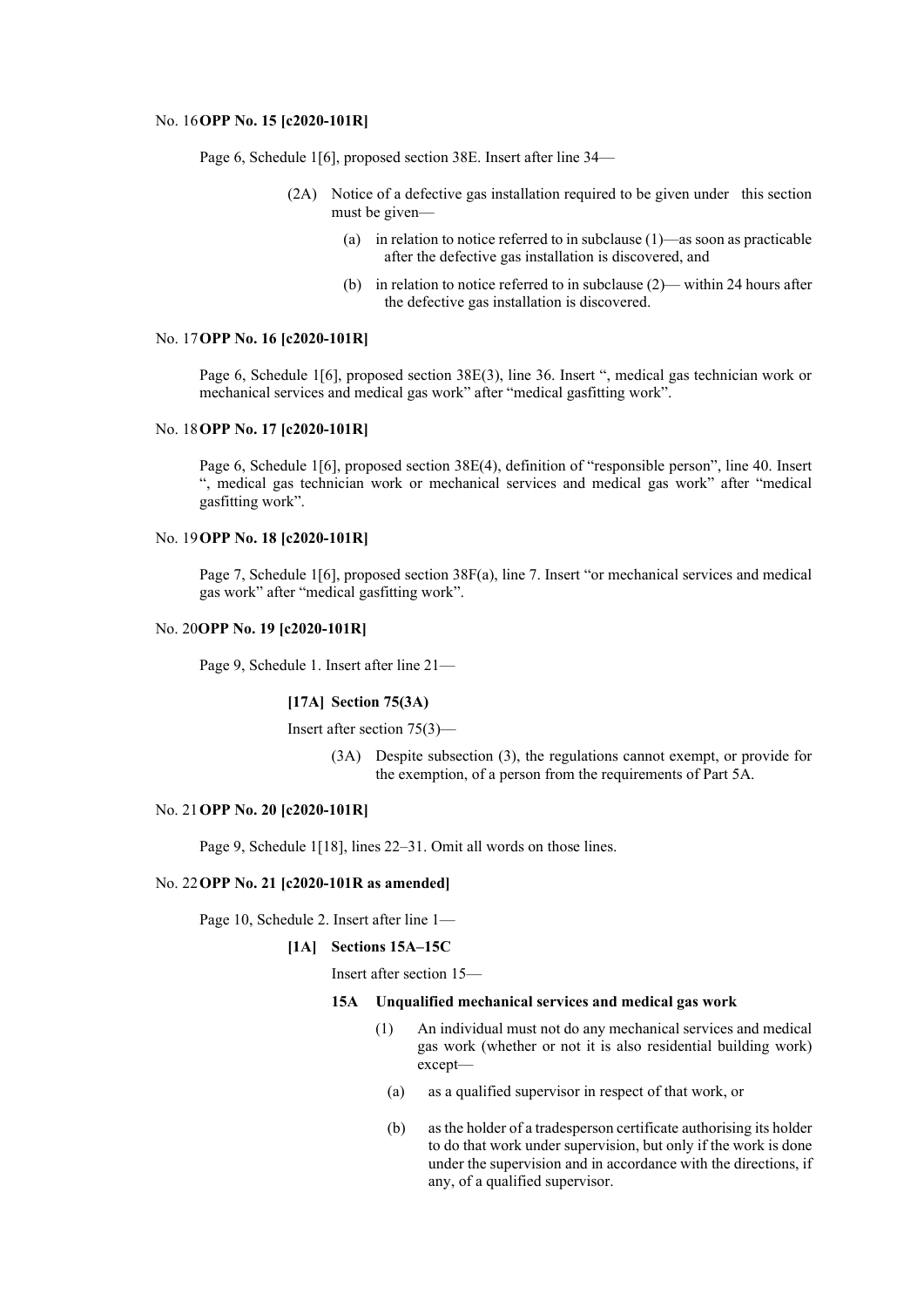Maximum penalty—1,000 penalty units in the case of a corporation and 200 penalty units in any other case.

(2) Despite subsection (1), an apprentice or trainee may do mechanical services and medical gas services work even though the apprentice or

trainee is not a qualified supervisor or holder, but only if a qualified supervisor—

- (a) is present at all times where the work is being done by the apprentice or trainee, and
- (b) is available to be consulted by, and to give directions relating to how the work is to be done to, the apprentice or trainee.
- (3) A qualified supervisor who is supervising any mechanical services and medical gas work being done by an apprentice or trainee as referred to in subsection  $(1)(b)$  must—
	- (a) give directions that are adequate to enable the work to be done correctly by the apprentice or trainee performing it, and
	- (b) personally ensure that the work is correctly done.

Maximum penalty—1,000 penalty units in the case of a corporation and 200 penalty units in any other case.

- (4) A qualified supervisor who is supervising any mechanical services and medical gas work being done by an apprentice or trainee as referred to in subsection (2) must—
	- (a) give directions that are adequate to enable the work to be done correctly by the apprentice or trainee performing it (which, unless the qualified supervisor considers it unnecessary, must include directionsrequiring the apprentice or trainee to advise in detail on progress with the work), and
	- (b) be present when the work is being done and be available to be consulted by, and to give directions relating to how the work is to be done to, the apprentice or trainee, and
	- (c) personally ensure that the work is correctly done.

Maximum penalty—1,000 penalty units in the case of a corporation and 200 penalty units in any other case.

- (5) Despite subsection (1), a person may do mechanical services and medical gas work that is also the following–
	- (a) plumbing and drainage work within the meaning of the *Plumbing and Drainage Act 2011*,
	- (b) work declared to be refrigeration work or air-conditioning work by the regulations under the *Home Building Act 1989*,
	- (c) roof plumbing work within the meaning of the *Home Building Act 1989*,
	- (d) specialist work within the meaning of section 34 of the *Design and Building Practitioners Act 2020* in relation to a medical gas installation,

if the person is—

- (e) the holder of an endorsed contractor licence, or of a supervisor or tradesperson certificate, authorising its holder to do that work, or
- (f) under the immediate supervision of the holder of a contractor licence or supervisor certificate that is endorsed with respect to that work.
- (6) This section applies to an individual acting in the course of his or her employment by the Crown.
- (7) In this section—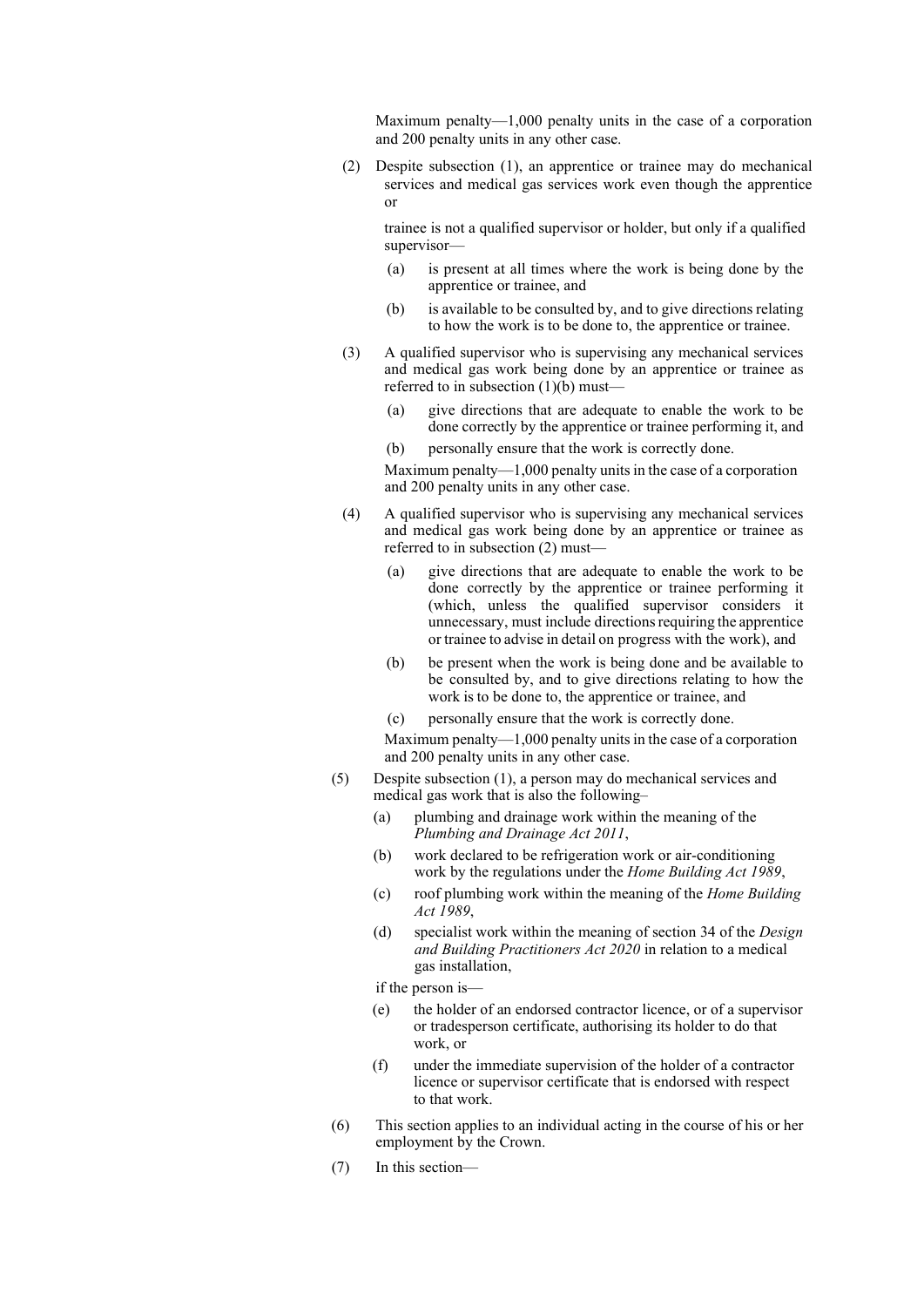*apprentice* has the same meaning as in the *Apprenticeship and Traineeship Act 2001*.

*qualified supervisor*, in respect of a class of work, means the holder of an endorsed contractor licence, or a supervisor certificate, authorising its holder to do that work.

*trainee* has the same meaning as in the *Apprenticeship and Traineeship Act 2001*.

# **15B Unqualified medical gasfitting work**

- (1) An individual must not do any medical gasfitting work (whether or not it is also residential building work) except—
	- (a) as a qualified supervisor in respect of that work, or
	- (b) as the holder of a tradesperson certificate authorising its holder to do that work under supervision, but only if the work is done under the supervision and in accordance with the directions, if any, of a qualified supervisor.

Maximum penalty—1,000 penalty units in the case of a corporation and 200 penalty units in any other case.

- (2) Despite subsection (1), an apprentice or trainee may do medical gasfitting work even though the apprentice or trainee is not a qualified supervisor or holder, but only if a qualified supervisor—
	- (a) is present at all times where the work is being done by the apprentice or trainee, and
	- (b) is available to be consulted by, and to give directions relating to how the work is to be done to, the apprentice or trainee.
- (3) A qualified supervisor who is supervising medical gasfitting work being done by an apprentice or trainee as referred to in subsection  $(1)(b)$  must-
	- (a) give directions that are adequate to enable the work to be done correctly by the apprentice or trainee performing it, and
	- (b) personally ensure that the work is correctly done.

Maximum penalty—1,000 penalty units in the case of a corporation and 200 penalty units in any other case.

- (4) A qualified supervisor who is supervising medical gasfitting work being done by an apprentice or trainee as referred to in subsection  $(2)$  must-
	- (a) give directions that are adequate to enable the work to be done correctly by the apprentice or trainee performing it (which, unless the qualified supervisor considers it unnecessary, must include directionsrequiring the apprentice or trainee to advise in detail on progress with the work), and
	- (b) be present when the work is being done and be available to be consulted by, and to give directions relating to how the work is to be done to, the apprentice or trainee, and
	- (c) personally ensure that the work is correctly done.

Maximum penalty—1,000 penalty units in the case of a corporation and 200 penalty units in any other case.

- (5) Despite subsection (1), a person may do medical gasfitting work that is also mechanical services and medical gas work, if the person is—
	- (a) the holder of an endorsed contractor licence, or of a supervisor or tradesperson certificate, authorising its holder to do that work, or
	- (b) under the immediate supervision of the holder of a contractor licence or supervisor certificate that is endorsed with respect to that work.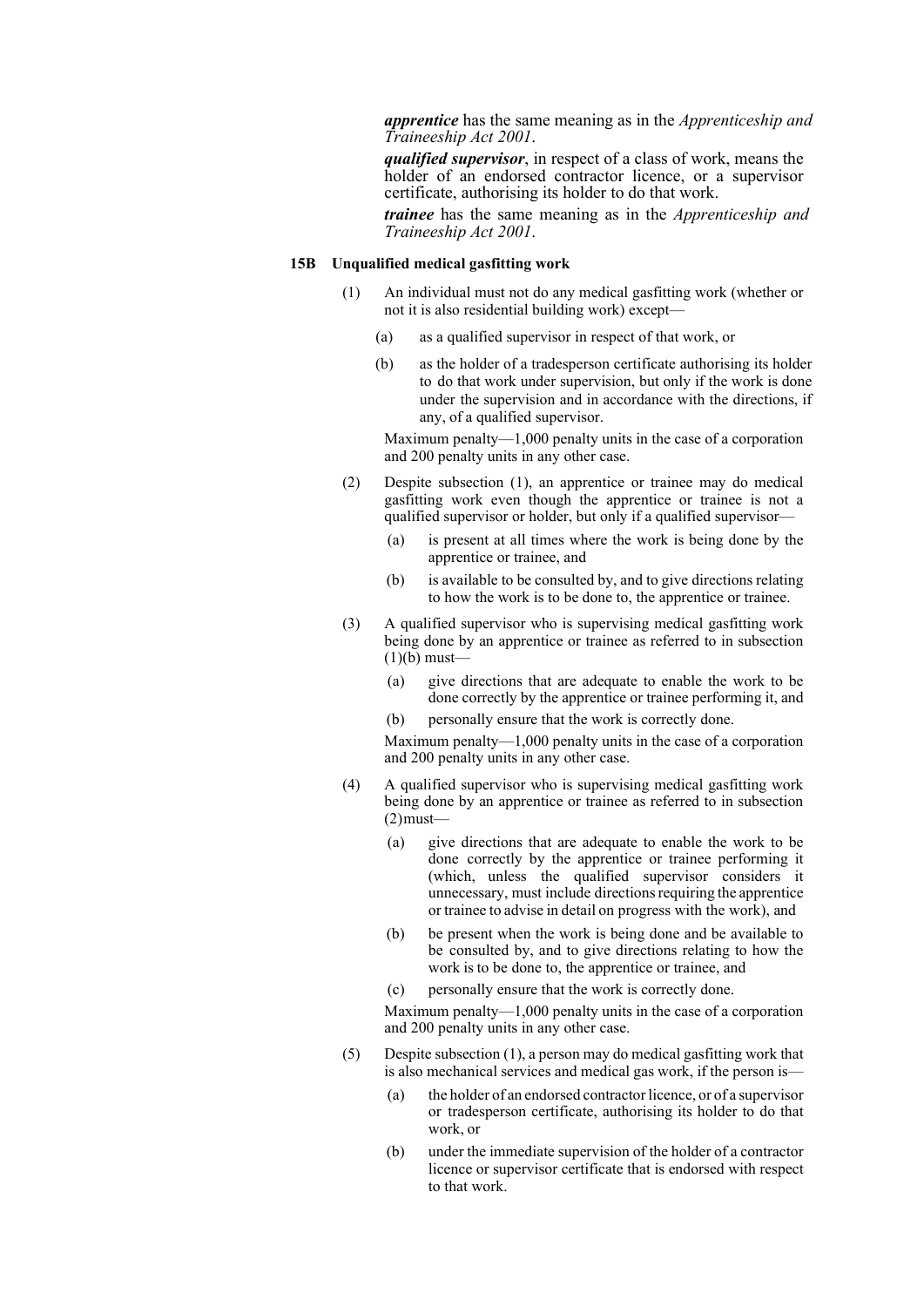- (6) This section applies to an individual acting in the course of his or her employment by the Crown.
- (7) In this section—

*apprentice* has the same meaning as in the *Apprenticeship and Traineeship Act 2001*. *qualified supervisor*, in respect of a class of work, means the holder of an endorsed contractor licence, or a supervisor certificate, authorising its holder to do that work. *trainee* has the same meaning as in the *Apprenticeship and Traineeship Act 2001*.

### **15C Unqualified medical gas technician work**

- (1) An individual must not do any medical gastechnician work (whether or not it is also residential building work) except—
	- (a) as a qualified supervisor in respect of that work, or
	- (b) as the holder of a tradesperson certificate authorising its holder to do that work under supervision, but only if the work is done under the supervision and in accordance with the directions, if any, of a qualified supervisor.

Maximum penalty—1,000 penalty units in the case of a corporation and 200 penalty units in any other case.

- (2) Despite subsection (1), an apprentice or trainee may do medical gas technician work even though the apprentice or trainee is not a qualified supervisor or holder, but only if a qualified supervisor—
	- (a) is present at all times where the work is being done by the apprentice or trainee, and
	- (b) is available to be consulted by, and to give directions relating to how the work is to be done to, the apprentice or trainee.
- (3) A qualified supervisor who is supervising medical gas technician work being done by an apprentice or trainee as referred to in subsection  $(1)(b)$  must—
	- (a) give directions that are adequate to enable the work to be done correctly by the apprentice or trainee performing it, and
	- (b) personally ensure that the work is correctly done.

Maximum penalty—1,000 penalty units in the case of a corporation and 200 penalty units in any other case.

- (4) A qualified supervisor who is supervising medical gas technician work being done by an apprentice or trainee as referred to in subsection (2) must—
	- (a) give directions that are adequate to enable the work to be done correctly by the apprentice or trainee performing it (which, unless the qualified supervisor considers it unnecessary, must include directions requiring the apprentice or trainee to advise in detail on progress with the work), and
	- (b) be present when the work is being done and be available to be consulted by, and to give directions relating to how the work is to be done to, the apprentice or trainee, and
	- (c) personally ensure that the work is correctly done.

Maximum penalty—1,000 penalty units in the case of a corporation and 200 penalty units in any other case.

- (5) This section applies to an individual acting in the course of his or her employment by the Crown.
- (6) In this section *apprentice* has the same meaning as in the *Apprenticeship and Traineeship Act 2001*. *qualified supervisor*, in respect of a class of work, means the holder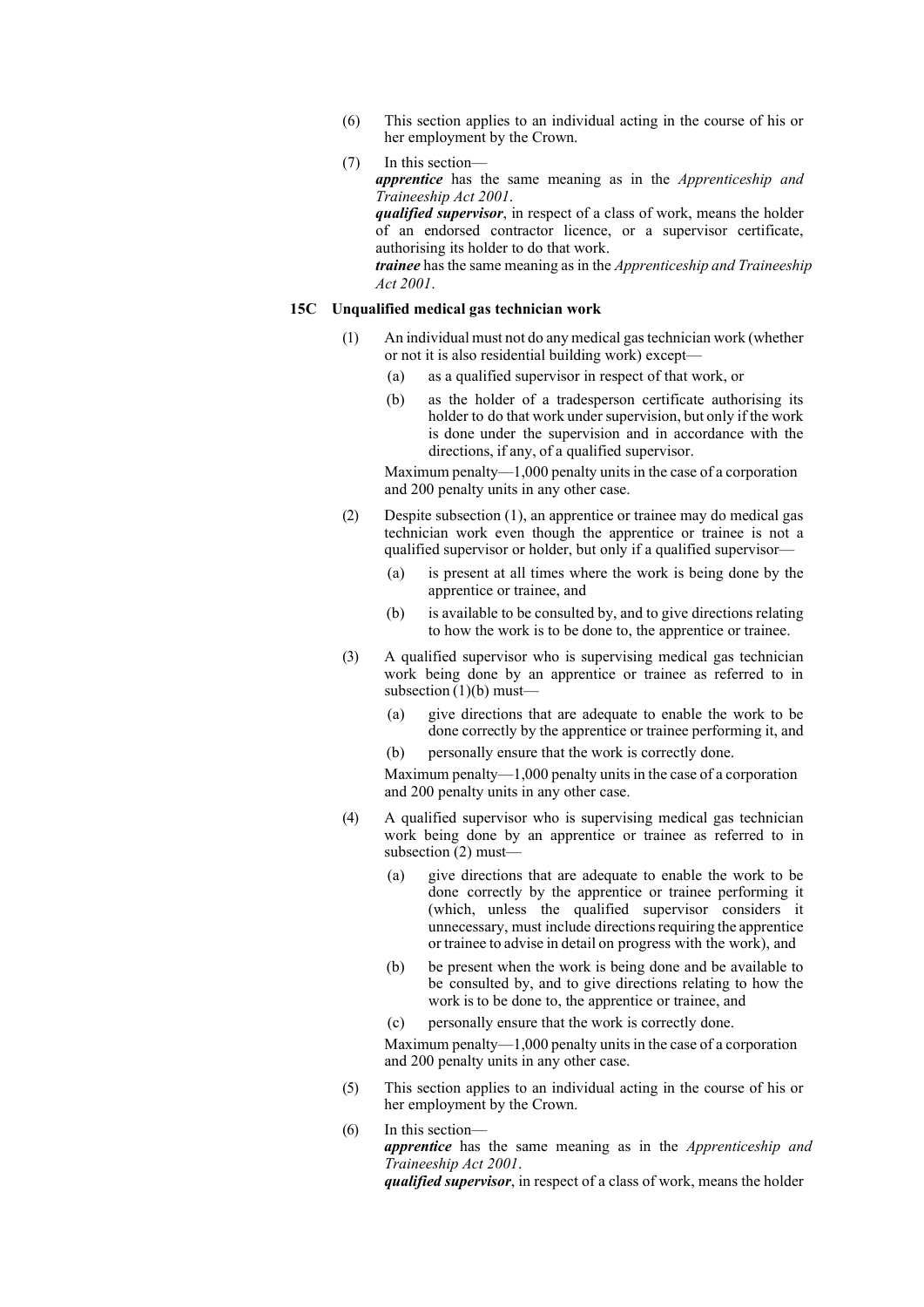of an endorsed contractor licence, or a supervisor certificate, authorising its holder to do that work. *trainee* has the same meaning as in the *Apprenticeship and Traineeship Act 2001*.

### No. 23**OPP No. 1 [c2020-113A]**

Page 10, Schedule 2. Insert before line 2—

### **[1A] Sections 33E–33G**

Insert after section 33D—

# **33E Additional requirements for obtaining endorsed contractor licenses and supervisor and tradesperson certificates relating to mechanical services and medical gas work**

- (1) A supervisor or tradesperson certificate must not be issued, and a contractor licence must not be endorsed to show that it is the equivalent to a supervisor certificate, that authorises its holder to do mechanical services and medical gas work unless the Secretary is satisfied that the applicant—
	- (a) has successfully completed one of the following VET qualifications—
		- (i) Certificate III in Plumbing (Mechanical Services),
		- (ii) Certificate III in Plumbing, and
	- (b) has successfully completed the following units of competency in the Construction, Plumbing and Services Training Package—
		- (i) Install medical gas pipeline systems,
		- (ii) Carry out WHS requirements, and
	- (c) has not less than 2 years of experience in mechanical services and medical gas work after the completion of that qualification.
- (2) A reference in this section to a VET qualification or a unit of competency includes a reference to a qualification or unit that replaces that qualification or unit.
- (3) In this section—

*VET qualification* has the same meaning as in the *National Vocational Education and Training Regulator Act 2011* of the Commonwealth.

# **33F Additional requirements for obtaining endorsed contractor licenses and supervisor and tradesperson certificates relating to medical gasfitting work**

- (1) A supervisor or tradesperson certificate must not be issued, and a contractor licence must not be endorsed to show that it is the equivalent to a supervisor certificate, that authorises its holder to do medical gasfitting work unless the Secretary is satisfied that the applicant—
	- (a) has successfully completed one of the following VET qualifications—
		- (i) Certificate III in Plumbing (Mechanical Services),
		- (ii) Certificate III in Plumbing,
		- (iii) Certificate III in Gas Fitting, and
	- (b) has successfully completed the following units of competency in the Construction, Plumbing and Services Training Package—
		- (i) Install medical gas pipeline systems, and
		- (ii) Carry out WHS requirements, and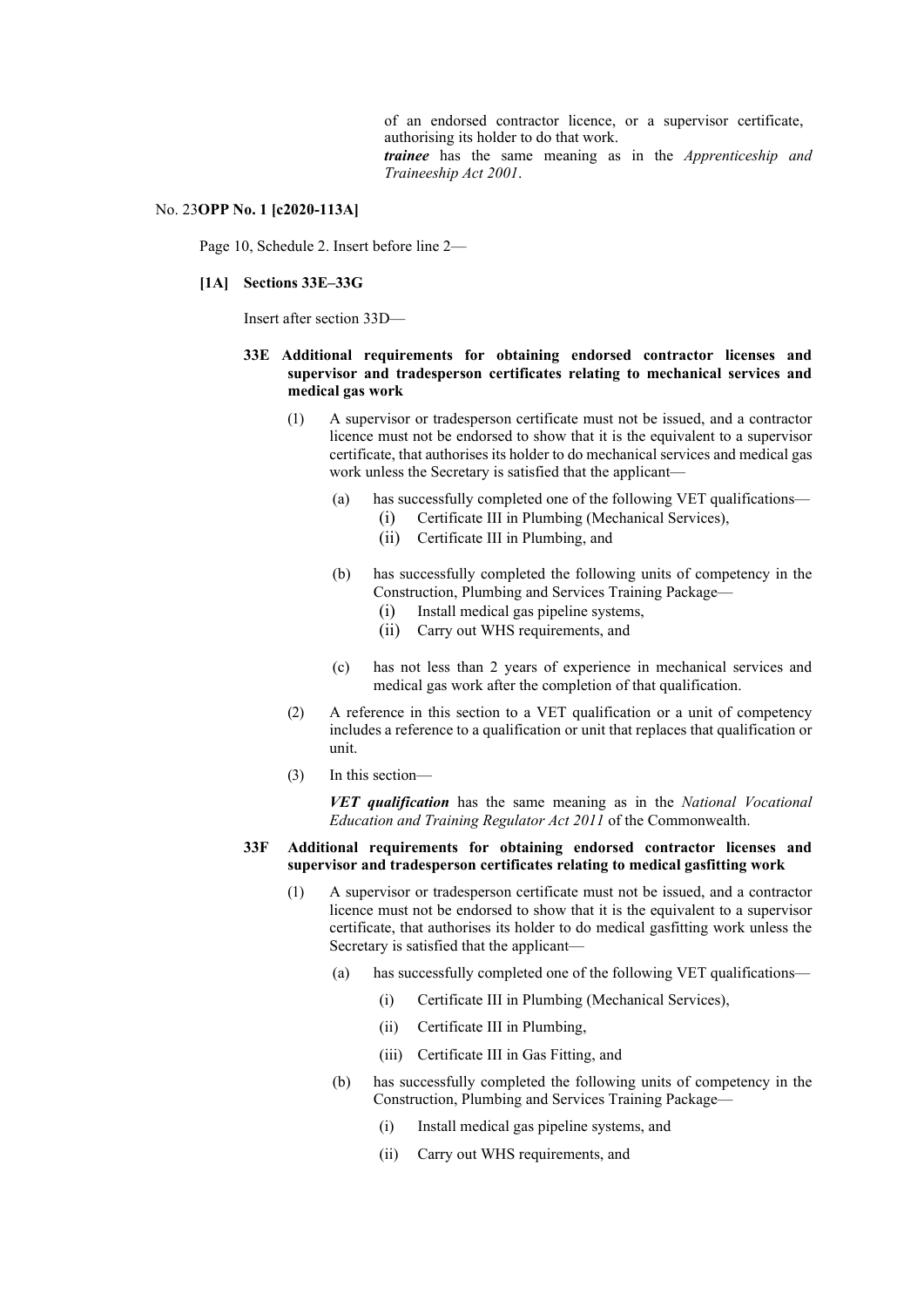- (c) has not less than 2 years of experience in medical gasfitting work after the completion of that qualification.
- (2) A reference in this section to a VET qualification or a unit of competency includes a reference to a qualification or unit that replaces that qualification or unit.
- (3) In this section—

*VET qualification* has the same meaning as in the *National Vocational Education and Training Regulator Act 2011* of the Commonwealth.

# **33G Additional requirements for obtaining endorsed contractor licenses and supervisor and tradesperson certificates relating to medical gas technician work**

- (1) A supervisor or tradesperson certificate must not be issued, and a contractor licence must not be endorsed to show that it is the equivalent to a supervisor certificate, that authorises its holder to do medical gas technician work unless the Secretary is satisfied that the applicant—
	- (a) has successfully completed one of the following relevant VET qualifications—
		- (i) Certificate III in Plumbing (Mechanical Services),
		- (ii) Certificate III in Plumbing,
		- (iii) Certificate III in Gas Fitting,
		- (iv) Certificate IV in Engineering, and
	- (b) has successfully completed the following units of competency in the Construction, Plumbing and Services Training Package—
		- (i) Install medical gas pipeline systems,
		- (ii) Carry out WHS requirements, and
	- (c) has not less than 2 years of experience in medical gas technician work after the completion of that qualification.
- (2) A person is taken to have satisfactorily completed a relevant VET qualification if the person has a degree in engineering or another discipline that, in the opinion of the Secretary, is suitable for a person to do medical gas technician work.
- (3) A reference in this section to a VET qualification or a unit of competency includes a reference to a qualification or unit that replaces that qualification or unit.
- (4) In this section—

*VET qualification* has the same meaning as in the *National Vocational Education and Training Regulator Act 2011* of the Commonwealth.

# No. 24 **OPP No. 22 [c2020-101R]**

Page 10, Schedule 2. Insert after line 13—

# **[2A] Section 140(2A)**

Insert after section 140(2)—

- (2A) Despite subsection (2)(k), regulations cannot be made for or with respect to—
	- (a) the exemption of a person from the requirements of sections 15A–15C, or
	- (b) the exemption of work from the definition of *mechanical services and medical gas work*.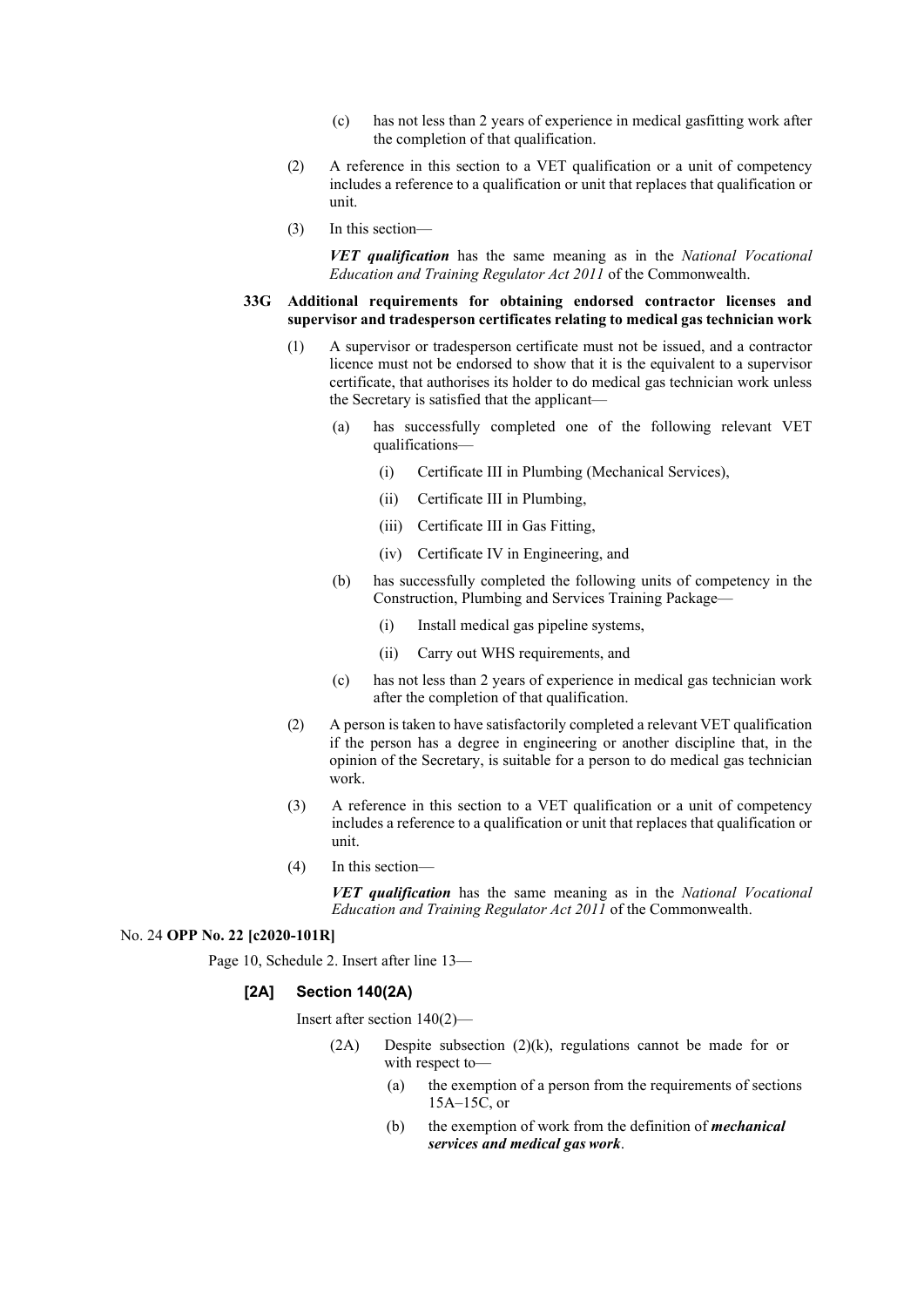### No. 25 **OPP No. 23 [c2020-101R]**

Page 10, Schedule 2[3]. Insert after line 15—

### *mechanical services and medical gas work* means—

- (a) the construction, installation, replacement, repair, alteration, maintenance, testing or commissioning of a mechanical heating, cooling or ventilation system in a building, which is associated with the heating, cooling or ventilation of that building, and includes the following—
	- (i) any valve, regulator, register, pipe, duct, flue, tank, heating or cooling pipe or surface, boiler, burner, solid fuel heater, coil or other item that is used in the system,
	- (ii) in the case of a cooling tower, any water pipe, valve, pump, automated dosing device or automated bleeding device or any other mechanical component that affects the cooling tower's cooling water flow rate or wastewater disposal,
	- (iii) roof sheeting and roof flashing that is necessary for the purpose of any work described in this paragraph or paragraphs  $(b)$ – $(d)$ , and
- (b) medical gasfitting work, and
- (c) the installation, commissioning and any incidental design work that is associated with the installation and commissioning of—
	- (i) any part of a single head split system, or
	- (ii) a ceiling cassette system, or
	- (iii) an add-on condenser unit for a ducted system,

that is associated with the heating and cooling of a building, and

(d) any design work that is incidental to, or associated with, any work described in paragraphs (a) and (b),

but does not include the following—

- (e) gasfitting work,
- (f) any work on a cooling tower drift eliminator,
- (g) any treatment of cooling or heating water,
- (h) any cleaning of a cooling tower,
- (i) disassembly or reassembly of a flue terminal for the purposes of cleaning a solid fuel heater,
- (j) the connection or disconnection of a system referred to in paragraphs (a)–(d) from a water supply other than disconnection of the system from a water supply at an isolating valve adjacent to a mechanical component of that system.

# No. 26 **OPP No. 24 [c2020-101R]**

Page 10, Schedule 2[4], lines 20–23. Omit all words on those lines. Insert instead—

# **[4] Schedule 1, clause 1(1), definition of "specialist work"**

Insert after paragraph (a)—

- (a1) mechanical services and medical gas work,
- (a2) medical gasfitting work,
- (a3) medical gas technician work,

# No. 27 **OPP No. 25 [c2020-101R]**

Page 10, Schedule 2[5], proposed clause 158(1), line 31. Insert ", 15A–15C" after "12".

# No. 28 **OPP No. 26 [c2020-101R]**

Page 10, Schedule 2[5], proposed clause 158(1), line 32. Insert ", mechanical services and medical gas work" after "medical gasfitting work".